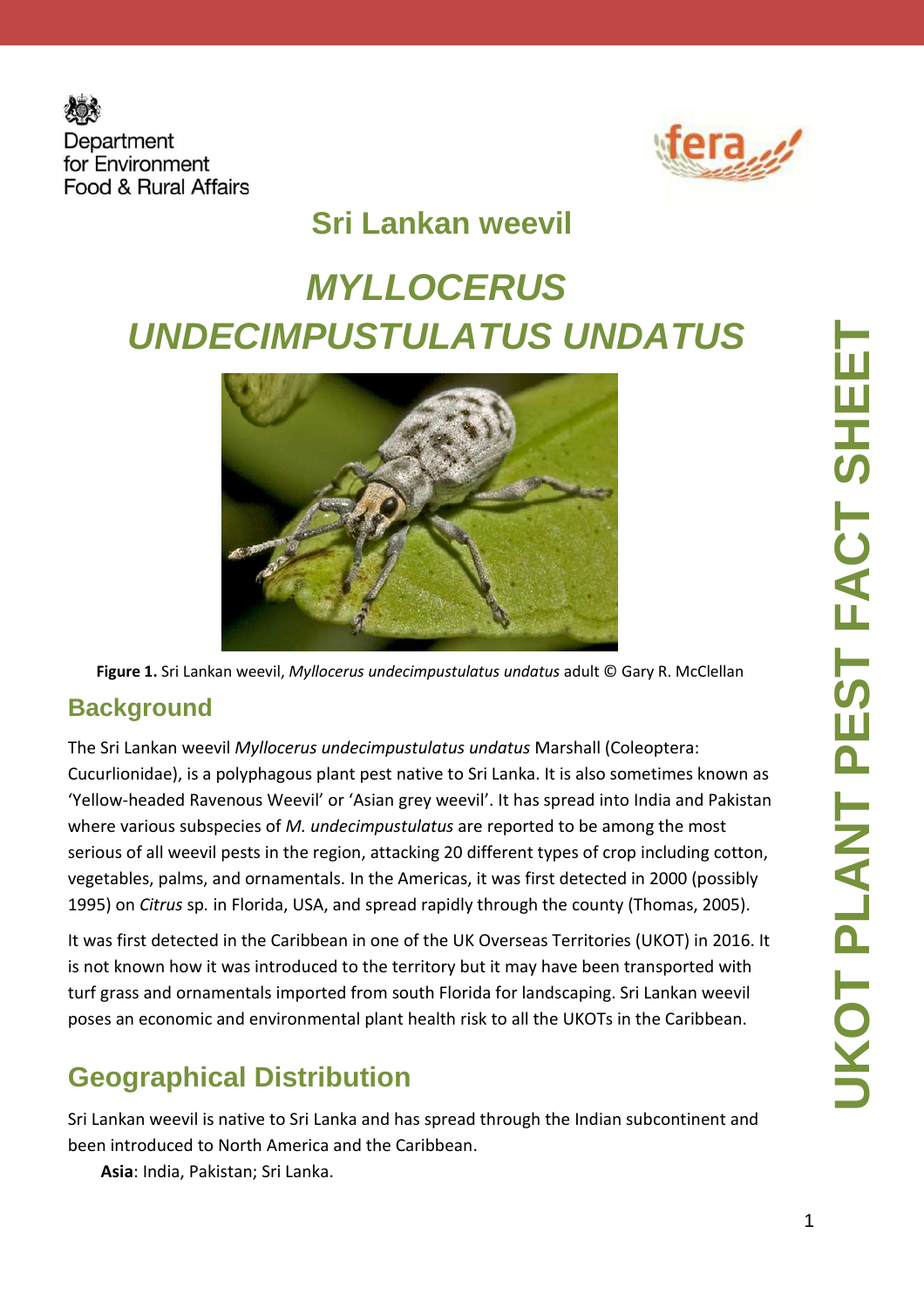**North America**: USA (Florida). **Caribbean**: UKOT.

#### **Host Plants**

Sri Lankan weevil adults are polyphagous feeding on more than 150 plant species including native, ornamental, vegetable and fruit species. They appear to exhibit a preference for Fabaceae. There are several other host plants recorded from the Indian subcontinent which have not been included in the list below because of some taxonomic confusion with the *Myllocerus* species.

| Anacardiaceae: Anacardium occidentale; Cupaniopsis anacardiodes; Mangifera indica; Schinus      |
|-------------------------------------------------------------------------------------------------|
| terebinthifolius                                                                                |
| Aquifoliaceae: Ilex cassine                                                                     |
| Arecaceae: Caryota mitis; Cocos nucifera; Dypsis lutescens; Phoenix roebellenii; Veitchia sp.   |
| Asteraceae: Ambrosia artemisiifolia                                                             |
| Bombacaceae: Bombax ceiba; Pachira aquatica                                                     |
| Calophyllaceae: Mammea sapota                                                                   |
| Chenopodiaceae: Spinacia oleracea                                                               |
| Chrysobalanaceae: Chrysobalanus icaco                                                           |
| Combretaceae: Bucida buceras; Conocarpus erectus; Terminalia catappa                            |
| Compositae: Baccharis halimifolia                                                               |
| Cupressaceae: Platycladus orientalis                                                            |
| Elaeocarpaceae: Muntingia calabura                                                              |
| Euphorbiaceae: Acalypha wilkesiana                                                              |
| Fabaceae: Acacia auriculiformis; Albizia lebbeck; Bauhinia x blakeana; Bauhinia sp.; Calliandra |
| emarginata; Calliandra haematocephala; Erythrina sp.; Lysiloma latisiliquum; Mucuna             |
| pruriens; Pithecellobium unguis-cati; Pongamia pinnata; Psophocarpus tetragonolobus;            |
| Senna surattensis                                                                               |
| Fagaceae: Quercus laurifolia; Quercus virginiana                                                |
| Lythraceae: Lagerstroemia indica                                                                |
| Malvaceae: Brachychiton acerifolius; Gossypium hirsutum; Hibiscus rosa-sinensis; Hibiscus       |
| tiliaceus; Malvaviscus penduliflorus                                                            |
| Meliaceae: Swietenia mahagoni                                                                   |
| Melastomataceae: Tetrazygia bicolor.                                                            |
| Moraceae: Ficus aurea; Ficus carica; Ficus sp.; Morus alba                                      |
| Muntingiaceae: Muntingia calabura                                                               |
| Myrtaceae: Callistemon sp.; Eugenia uniflora; Myrciaria cauliflora; Syzygium cuminii; Syzygium  |
| paniculatum; Terminalia catappa                                                                 |
| Nyctaginaceae: Guapira discolor                                                                 |
| Oxalidaceae: Averrhoa carambola                                                                 |
| Passifloraceae: Passiflora sp.                                                                  |
| Phytolaccaceae: Rivina humilis                                                                  |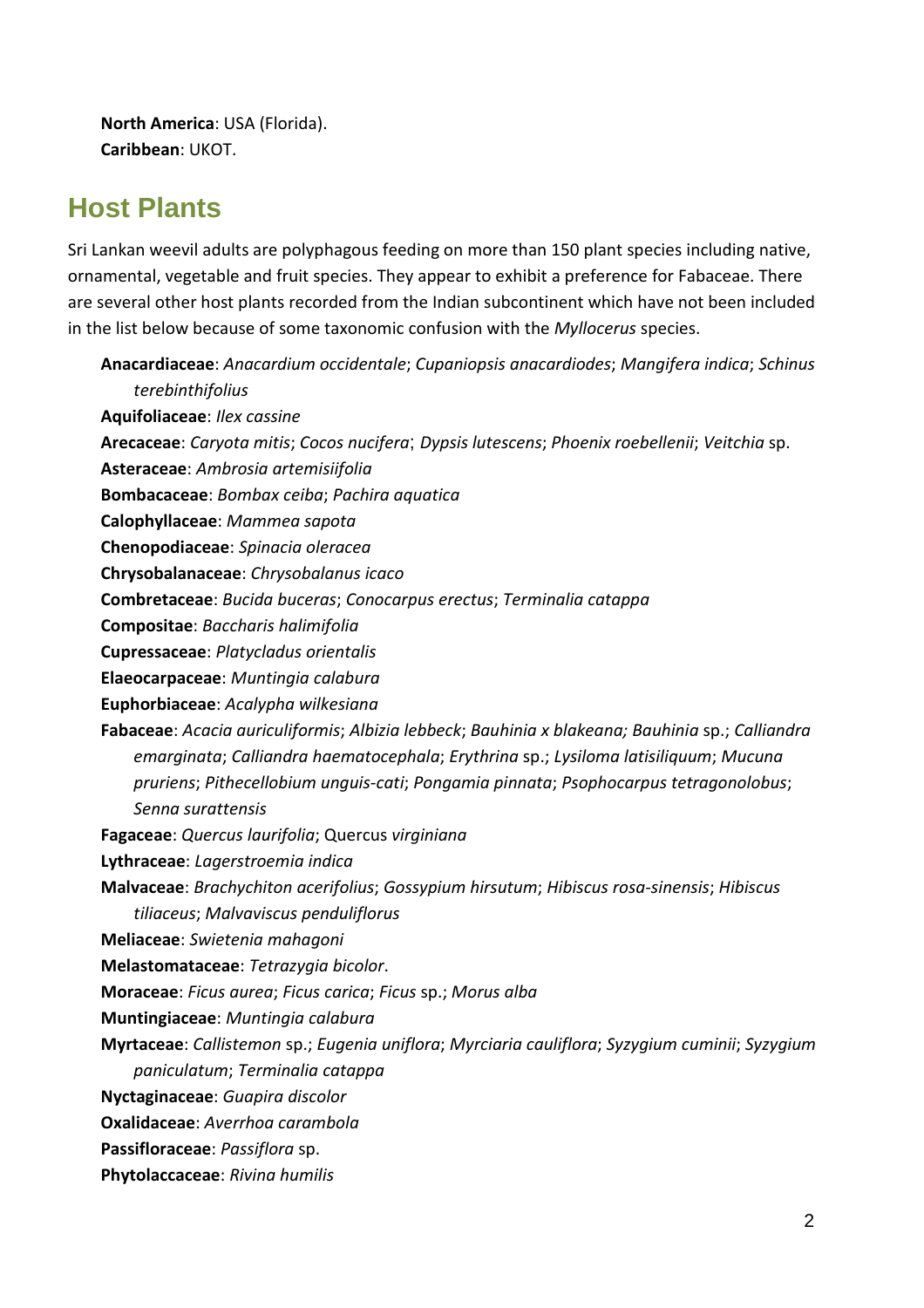**Plumbaginaceae**: *Plumbago auriculata*  **Polygonaceae**: *Coccoloba diversifolia*; *Coccoloba uvifera* **Rhamnaceae**: *Kragiodendron ferreum* **Rosaceae**: *Eriobotrya japonica*; *Prunus persica* **Rubiaceae**: *Ixora* sp.; *Spermacoce verticillata* **Rutaceae**: *Citrus x paradise*; *Citrus sinensis*; *Citrus* spp.; *Murraya paniculata*; *X citrafortunella microcarpa* **Sapotaceae**: *Pouteria sapota* **Sapindaceae**: *Acer rubrum*; *Blighia sapida*; *Chrysophyllum oliviforme*; *Dimocarpus longan*; *Litchi chinensis*; *Melicoccus bijugatus* **Solanaceae:** *Capsicum* spp.; *Solanum melongena* **Ulmaceae**: *Celtis laevigata*; *Trema micranthum* **Verbenaceae**: *Duranta erecta*; *Lantana camara* **Vitaceae**: *Parthenocissus quinquefolia*; *Tetrastigma* sp.; *Vitis rotundifolia*

There is relatively little information available on the larval host plants but adult beetles have been caught in Florida emerging from the soil beneath mango, lychee, longan and mamey sapote trees. In the laboratory larvae have been successfully reared on pepper and eggplant (listed above) and carrot (*Daucus carota,* Apiaceae) and sweet potato (*Ipomoea batatas*, Convolvulaceae) (not listed above).

## **Description**

Adult Sri Lankan weevils are mostly white with dark-mottling on the wing cases (Figs 1 and 8) and a pale yellowish head (Figs 1, 6 and 7). They vary in length from 6.0 to 8.5 mm, with the females being larger than the males. Diagnostic characters include the toothed femora (front and middle femora are bidentate (Fig. 2) and hind femora tridentate (Fig. 3)), humeri (shoulders on the anterior edge of the wing cases) are broader than the prothorax (Fig. 4) and strongly angled (Fig. 5).

There are 8 described and several undescribed whitish weevils in the Caribbean in the genus *Atripus* which could be confused with Sri Lankan weevil. The Little leaf notcher, *A. floridanus* Horn*,*  is probably the most similar in appearance but can be distinguished by the femora which lack teeth, the humeri are not angled, and the elytra are greyish to white, with smaller black marks formed by perforations on the elytra. Neal (2013) and O'Brien, Haseeb & Thomas (2006) provide detailed descriptions with excellent illustrations to aid identification.

The eggs (Fig. 8) are ovoid, white or cream-colored at first, gradually turning brown when they are close to hatching, and less than 0.5 mm in length. They are usually laid in clusters of 3-5. The larvae (Fig. 8) are beige-white with a reddish brown head, legless, C-shaped and up to 4 mm long. The pupae are cream coloured and darken with maturity.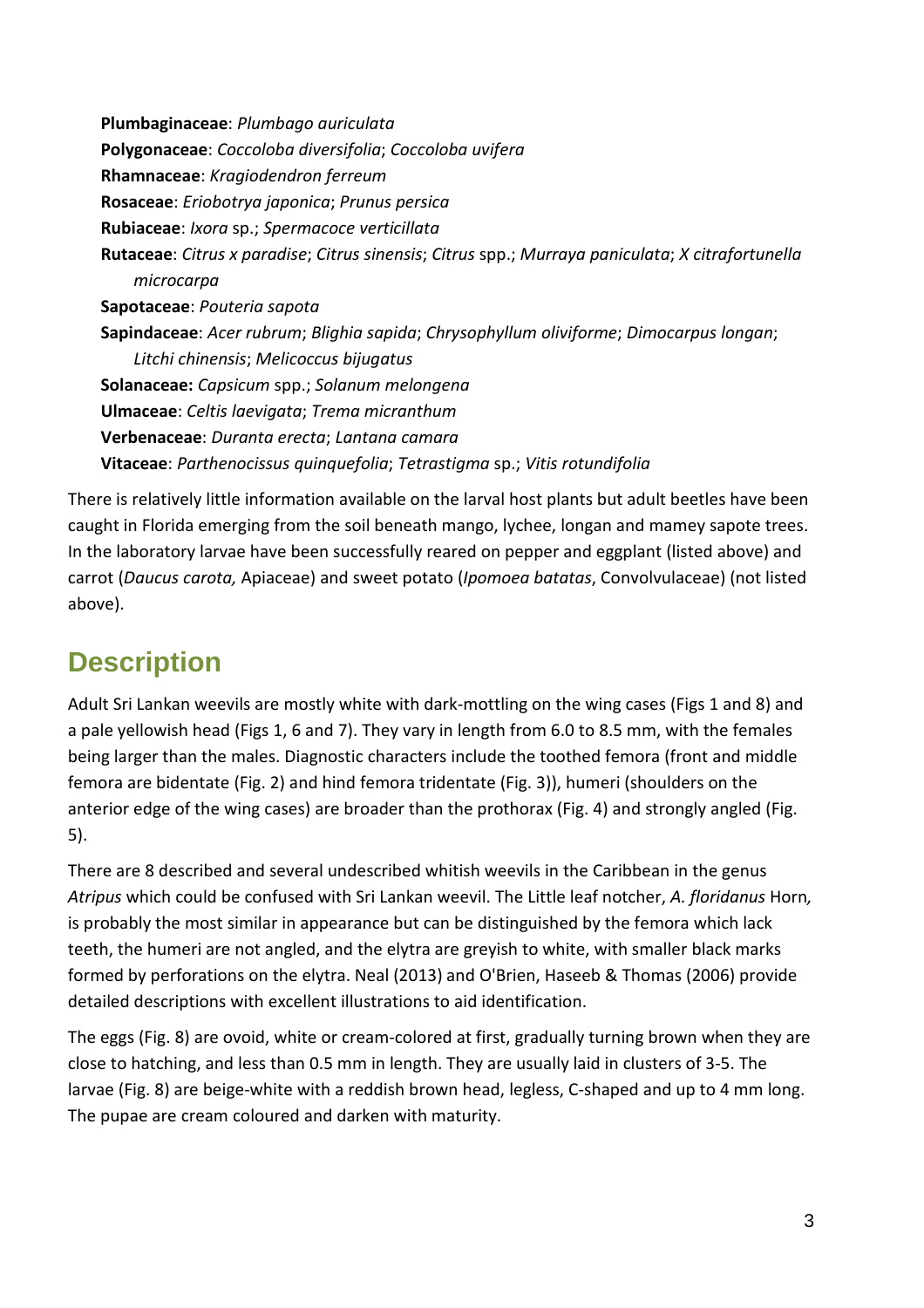

**Figure 2**. Adult Sri Lankan weevil foreleg showing teeth on the femur © C. Malumphy



**Figure 3**. Adult Sri Lankan weevil hind leg showing teeth on the femur © C. Malumphy



**Figure 4**. Adult Sri Lankan weevil showing elytra are wider than thorax © C. Malumphy



**Figure 5**. Adult Sri Lankan weevil with angled humeri © C. Malumphy



**Figure 6**. Adult Sri Lankan weevil profile showing yellow head © C. Malumphy



**Figure 7**. Adult Sri Lankan weevil dorsal view showing yellow head © C. Malumphy



**Figure 8**. Life cycle of the Sri Lankan weevil: eggs, larva, pupa, and adult life stages. © Holly Glenn, University of Florida.

#### **Biology**

Sri Lankan weevils are sexually reproductive and each female may lay up to 360 eggs over 24 days directly on organic material at the soil surface. The first instar larvae emerge after 3-5 days. There are four larval instars which burrow into the soil and feed on plant roots for approximately one to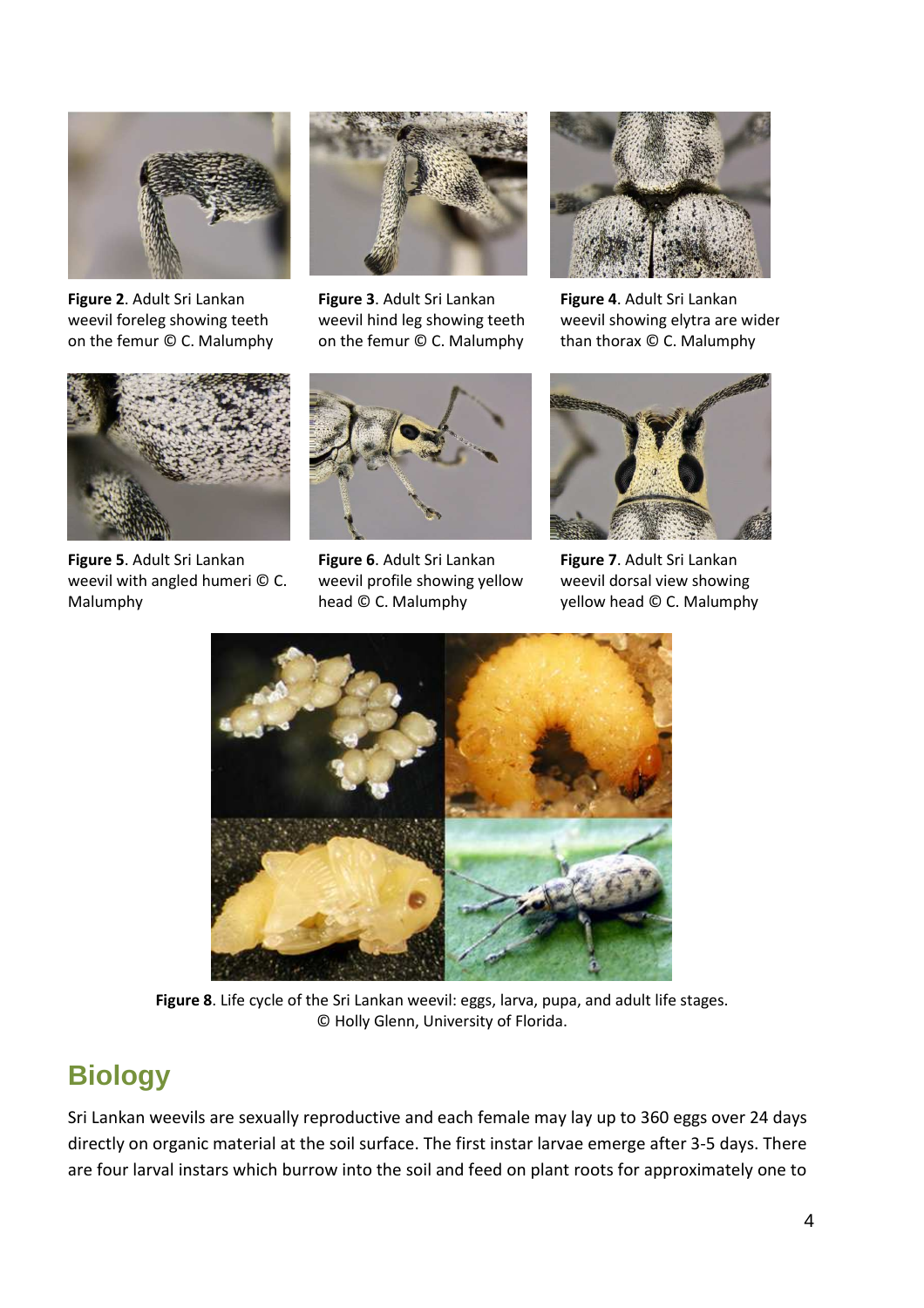two months. The larvae pupate in the soil for approximately one week. In the laboratory, the life cycle is completed in less than two months so there can be several generations each year if the climate is suitable.

#### **Dispersal and Detection**

Adults may crawl short distances over the host plant or fly to locate a new host. Long distance dispersal is likely to be due to anthropogenic activities, for example, larvae and pupae may be moved in plant trade in the soil of potted plants and the adults may hitch-hike with host plants and non-host materials.

Adults are active during the day and relatively conspicuous (Figs 1 and 10) but if they detect your presence they feign death and drop to the ground. The first visible evidence of the weevil's presence is usually the characteristic feeding damage to the foliage or flowers (Figs 9-10). The adult beetles chew inwards from the leaf margins causing leaf notching (other weevils cause similar damage). The damage is most noticeable when plants are producing new foliage and high populations of the weevil may cause almost complete defoliation. Intense feeding may cause plant decline or stunting, or even mortality of young seedlings. With healthy plants, however, the feeding damage is likely to be cosmetic and the plants will recover. The larvae feed on the roots and are often overlooked until the host plant is showing signs of wilting and poor growth.



**Figure 9**. Adult Sri Lankan weevil feeding damage on *Terminalia catappa*. © Susan Halbert, FDACS - Division of Plant Industry.



**Figure 10**. Sri Lankan weevil adults on *Bauhinia blakeana* © Anita Neal, University of Florida

### **Economic Impact**

Leaf-feeding adults damage the foliage of ornamental plants, fruit trees, and vegetables, whereas the larvae injure root systems. Due to its feeding habits, the Sri Lankan weevil could negatively affect subtropical and tropical fruit, ornamental, and vegetable industries. The potential economic impact to the horticulture industry in nurseries, landscape services, and horticultural retailers in Florida has been estimated to reach billions of dollars. Botanical gardens have reported damage and require control measures. The weevil could also have an environmental impact due to its adaptability to new hosts although there is insufficient information to assess this risk.